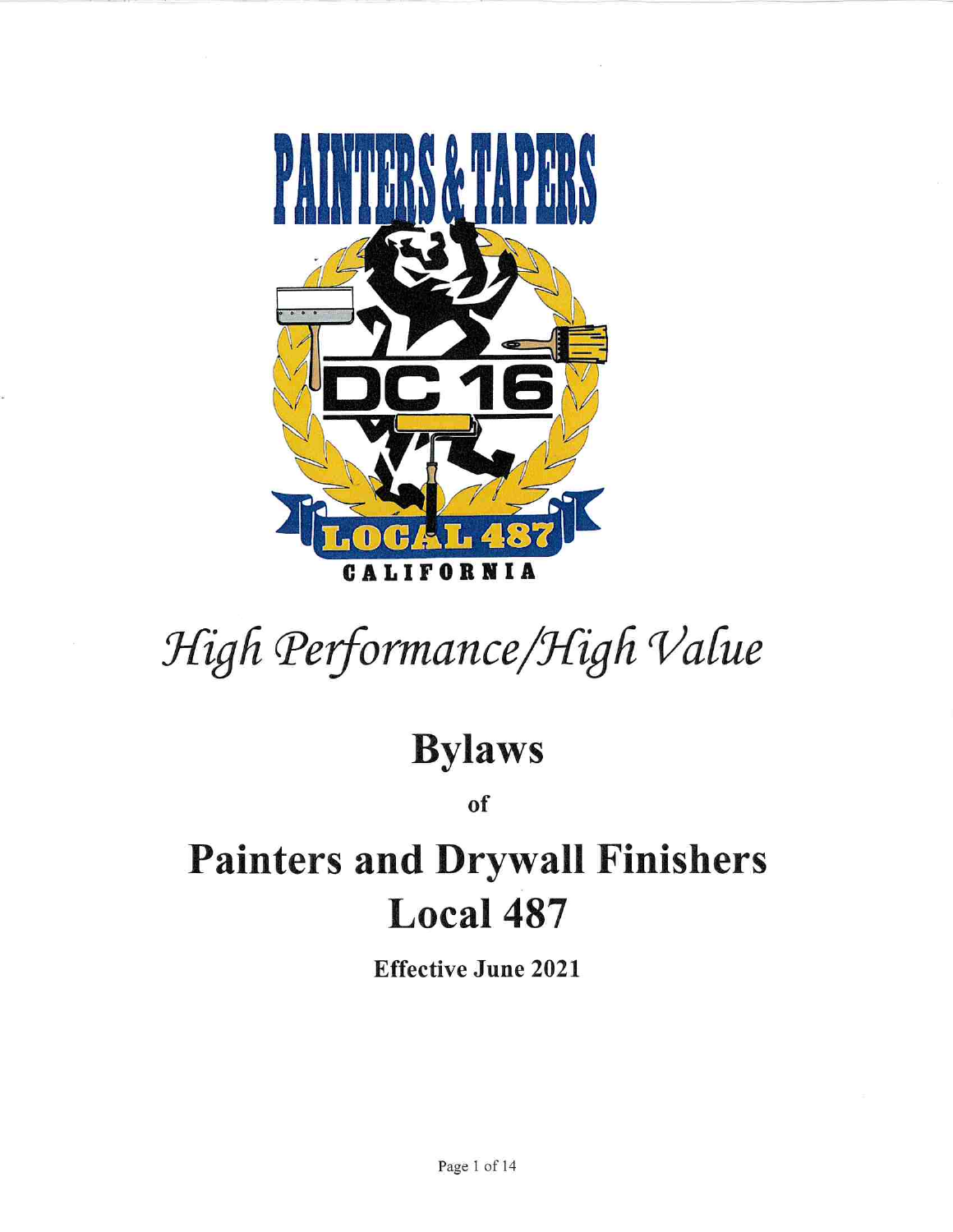## BYLAWS

## **LOCAL UNION 487**

## **Brotherhood of Painters, Decorators and Paperhangers of America**

#### **Article I. BYLAWS**

**Section 1.01** These Bylaws are subordinate to the provisions of the International Constitution of the International Union of Painters and Allied Trades (hereinafter called the "International Union") and the Bylaws of District Council 16. In the case of conflict between these Bylaws and the provisions of the International Constitution, the latter shall govern. In the case of conflict between these Bylaws and the District Council Bylaws, the latter shall govern.

#### **Article II. NAME**

**Section 2.01** This organization, a subordinate body of the International Union and an affiliated Local Union of District Council 16, shall be known as Brotherhood of Painters, Decorators and Paperhangers of America Local Union 487.

#### **Article III. JURISDICTION**

The territorial jurisdiction of this Local Union shall be as set forth in its Charter **Section 3.01** and as determined by the General Executive Board from time to time under Section 70 of the International Constitution, provided that the Local Union shall be guided within its jurisdiction by the directives of the District Council.

#### **Article IV. OBJECTS**

**Section 4.01** The objects of this Local Union shall be as set forth in the Preamble, and Sections 2 and 165 of the International Constitution.

#### **Article V. ELIGIBILITY FOR MEMBERSHIP**

**Section 5.01** Eligibility for membership in this Local Union shall be as set forth in the International Constitution and in policies adopted by the General Executive Board.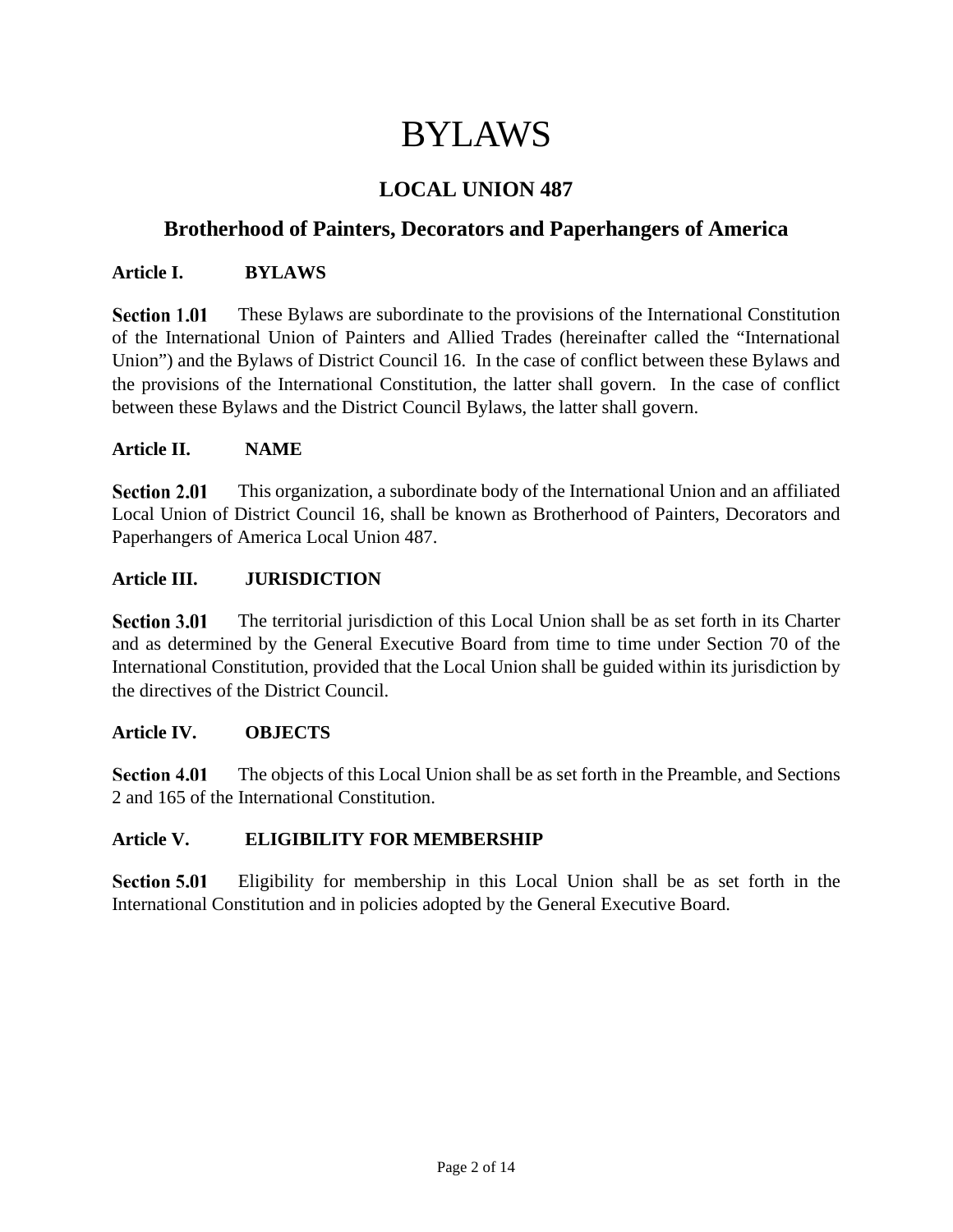#### **Article VI. OFFICERS**

Section 6.01 Eligibility to hold office shall be as set forth in Sections 92(b) and 210 of the International Constitution.

Section 6.02 Officers of this Local Union shall be as set forth in Section 185 of the International Constitution, and their duties shall be as set forth in the following sections of the International Constitution:

- (a) President: The duties of the President shall be as set forth in Sections 189-192.
- (b) Vice President: The duties of the Vice President shall be as set forth in Section 194.
- (c) Recording Secretary: The duties of the Recording Secretary shall be as set forth in Sections 195-197.
- (d) Financial Secretary: The duties of the Financial Secretary shall be as set forth in Sections 156(d), 198-202 and 211(d).
- (e) Treasurer: The duties of the Treasurer shall be as set forth in Section 203.
- (f) Trustees: The duties of the Trustees shall be as set forth in Sections 204-207.
- (g) Warden: The duties of the Warden shall be set forth in Section 208.
- (h) Member at Large (two): The duties shall be to serve at the will of the membership and will be appointed to fill in various positions by the President.
- (i) V.A.C Coordinator: An elected member or members, who shall serve to promote and coordinate participation in the Voluntary Activist Committee of District Council 16.

Section 6.03 When the District Council adopts the centralized Local Union dues, records and reporting plan outlined in Section 55 of the International Constitution, the following modifications will be in effect for dues collection, records, and reporting; and the Local Union officers' duties will be modified as outlined below.

- (a) Under the Dues Collection and Membership Reporting Plan adopted by Local Union 487 pursuant to Article XVI of the District Council 16 Bylaws, the Business Manager/Secretary-Treasurer of District Council 16 performs many of the functions of the Financial Secretary and Treasurer of Local Union 487. Therefore, the duties of the Financial Secretary and the Treasurer of Local Union 487 shall be as set forth in this Article.
- (b) Where the Financial Secretary receives dues payments from members (such as at Local Union meetings), he or she shall:
	- (i) Transmit such payments to the Business Manager/Secretary-Treasurer of District Council 16 within five (5) days,
	- (ii) Provide the member with a temporary receipt, a copy of which shall be transmitted to the Business Manager/Secretary-Treasurer with the payment and a copy of which shall be retained by the Financial Secretary. Such temporary receipt shall indicate only the amount of funds received and shall not indicate the member's standing or through which calendar month dues are paid.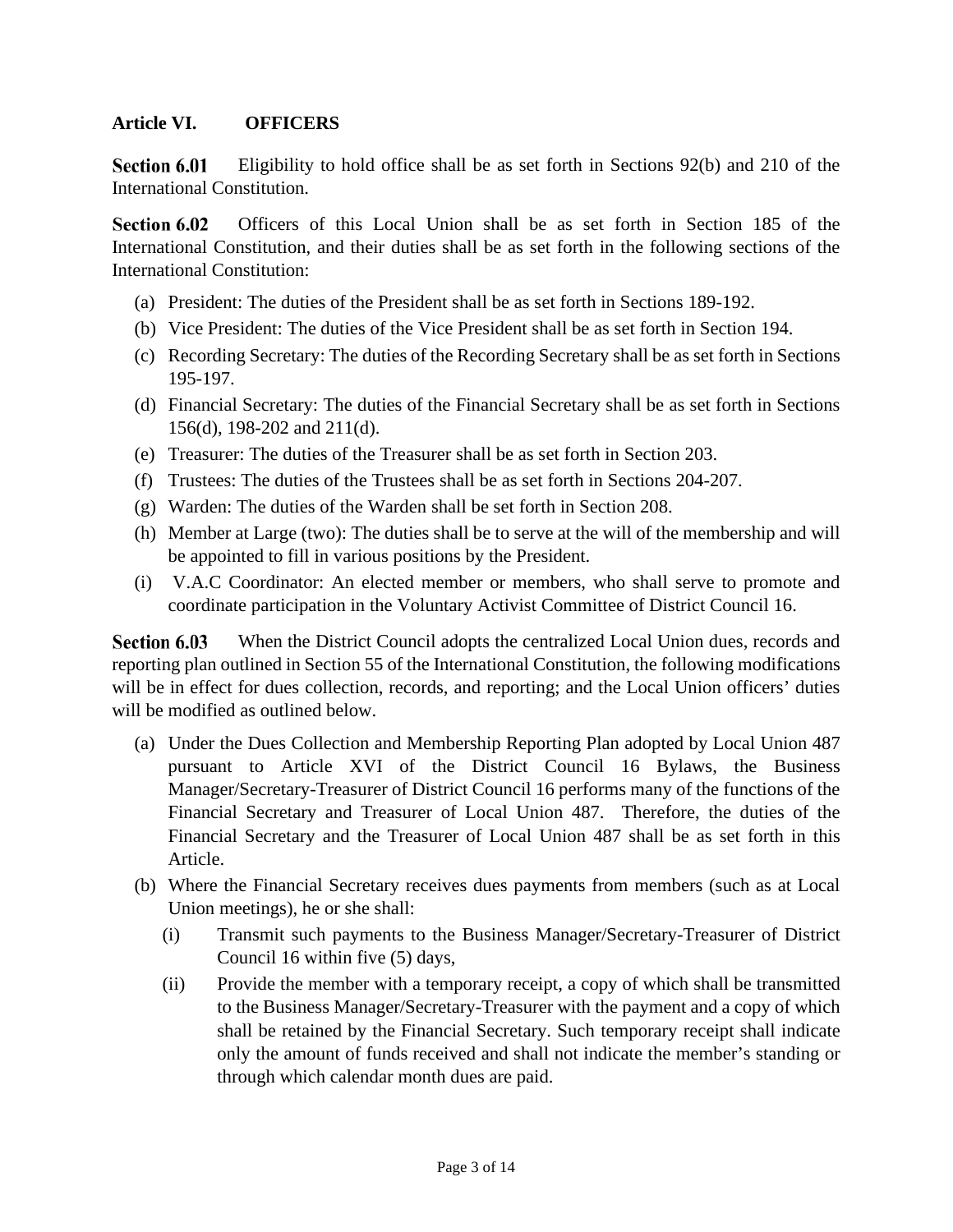- (c) The Financial Secretary shall retain copies of all reports and information received on a monthly basis from the Business Manager/Secretary-Treasurer of the District Council. At each membership meeting, the Financial Secretary shall deliver a report to the membership, which shall include the following information:
	- (i) The gross receipts of the Local Union in the prior month,
	- (ii) The net receipts of the Local Union, along with the amounts of all per capita deductions made by the Business Manager/Secretary-Treasurer of District Council 16 and any other deductions,
	- (iii) The overall membership of the Local Union, with the gain or loss in membership in the prior month noted,
	- (iv) The number and names of members on application and those initiated,
	- (v) The number and names of members suspended and reinstated, and
	- (vi) The names and number of clearance cards deposited and issued.
- (d) The Treasurer shall retain copies of all reports and information received on a monthly basis from the Business Manager/Secretary-Treasurer of District Council 16. At each membership meeting, the Treasurer shall deliver a report to the membership, which report shall include the following information:
	- (i) List all deposits made to the Local Union account, if any,
	- (ii) A copy of the Local Union cash disbursements journal, if applicable,
	- (iii) A list of all payments from the District Council made on behalf of the Local Union, from the funds collected by the District Council for the Local Union.
- (e) Notwithstanding anything to the contrary in this Article, the Financial Secretary, the Treasurer and all other Local Union officers shall comply with all provisions of the Plan, as amended from time to time by the General Secretary-Treasurer.
- (f) The Financial Secretary shall perform the Financial Secretary duties outline in Section 156(d) and 211(d) of the General Constitution from information provided the Financial Secretary by the Business Manager/Secretary-Treasurer of the District Council.
- (g) The Local Union shall use the IUPAT Integrated Membership Systems (IMSe) computer systems or other system approved by the General Secretary-Treasurer for dues collection, member records, and member activity.

### **Article VII. DELEGATES**

All delegates (other than delegates to the General Convention and those serving Section 7.01 as delegates to central bodies, which are appointed by BM/STs) shall be elected at the June elections in accordance with Article XI of these Bylaws.

**Section 7.02** Members of Local Union 487 who become Business Representatives or Organizers of District Council 16 shall become Delegates to District Council 16, all conferences and conventions (accept IUPAT General Convention), State and Local Central Labor Councils and building Construction Trades Councils.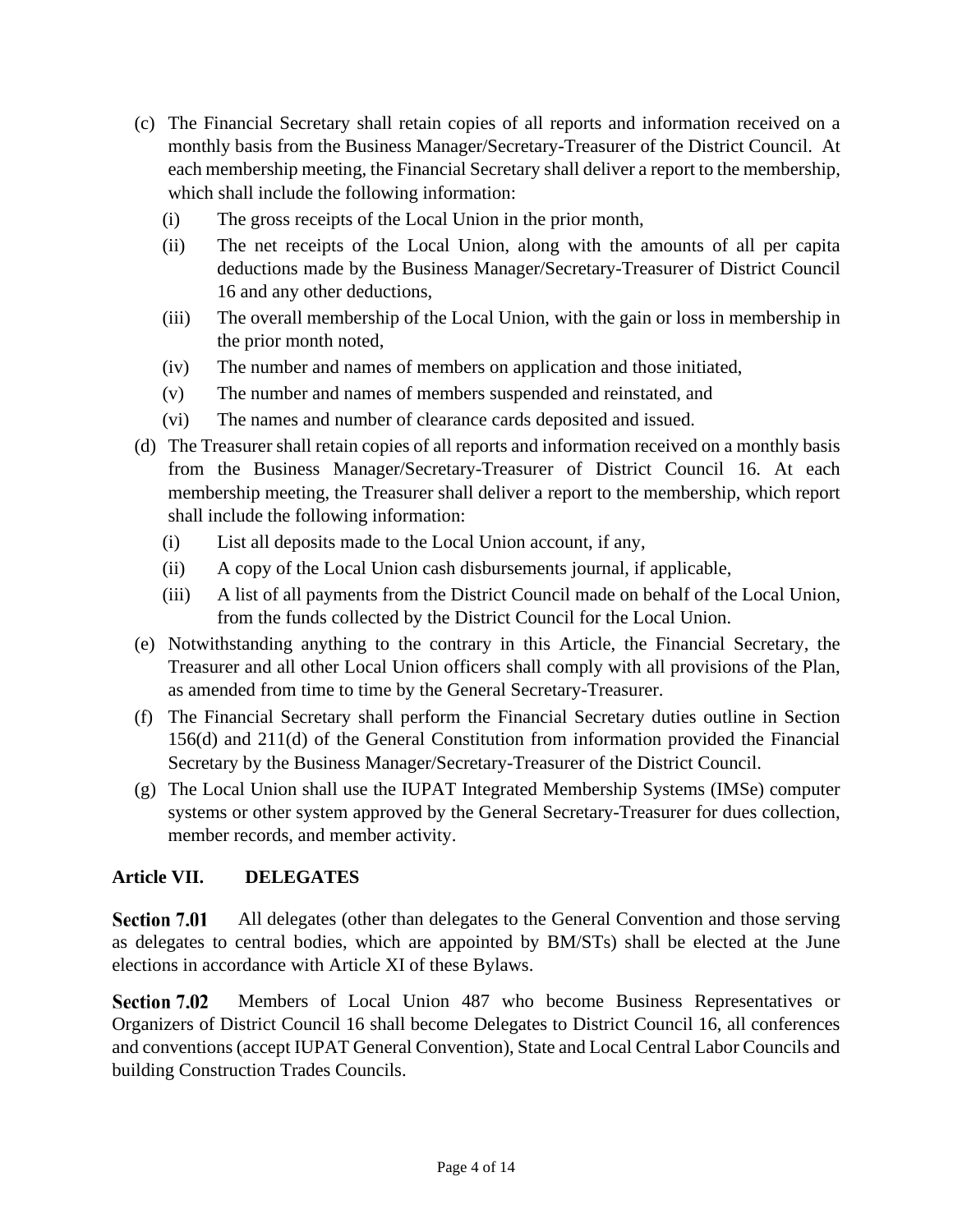#### **Article VIII. EXECUTIVE BOARD**

**Section 8.01** The Executive Board of this Local Union shall be set forth in Section 185(c) of the International Constitution.

**Section 8.02** Duties of the Executive Board:

- (a) To enforce the laws of the Local Union between meetings.
- (b) To handle all matters delegated to the Executive Board by the members voting at regular or special called meetings.
- (c) To review all requests for donations, investigate the same and submit its findings and recommendations for membership action.
- (d) The Executive Board shall be vested with the authority of recommendation only, unless otherwise specifically authorized by the Local Union membership voting at a regular or special called meeting. However, in the period between meetings the Executive Board shall be authorized to act for the Local Union in cases of emergency, subject to review at the next regular meeting.

#### **Article IX. COMPENSATION OF OFFICERS DELEGATES AND COMMITTEE MEMBERS**

#### **Section 9.01** Officers:

- (a) President: Shall receive \$40.00 per Executive Board meeting attended plus \$75.00 per general membership meeting attended, paid by check.
- (b) Vice President: Shall receive \$40.00 per Executive Board meeting attended plus \$40.00 per general membership meeting attended, paid by check.
- (c) Recording Secretary: Shall receive \$40.00 per Executive Board meeting attended plus \$100.00 per general membership meeting attended, paid by check.
- (d) Financial Secretary: Shall receive \$40.00 per Executive Board meeting attended plus \$100.00 per general membership meeting attended, paid by check.
- (e) Treasurer: Shall receive \$40.00 per Executive Board meeting attended plus \$40.00 per general membership meeting attended, paid by check.
- (f) Trustees: Shall receive \$40.00 per Executive Board meeting attended plus \$40.00 per general membership meeting attended, paid by check.
	- (i) Trustees are not to receive any compensation until they have fulfilled their duties as outlined in Section 6.02(f).
- (g) Warden: Shall receive \$40.00 per Executive Board meeting attended plus \$40.00 per general membership meeting attended, paid by check.
- (h) At Large Executive Board Members: Shall receive \$40.00 per Executive Board meeting attended, paid by check. General Membership meeting attendance not required unless directed by the President to attend.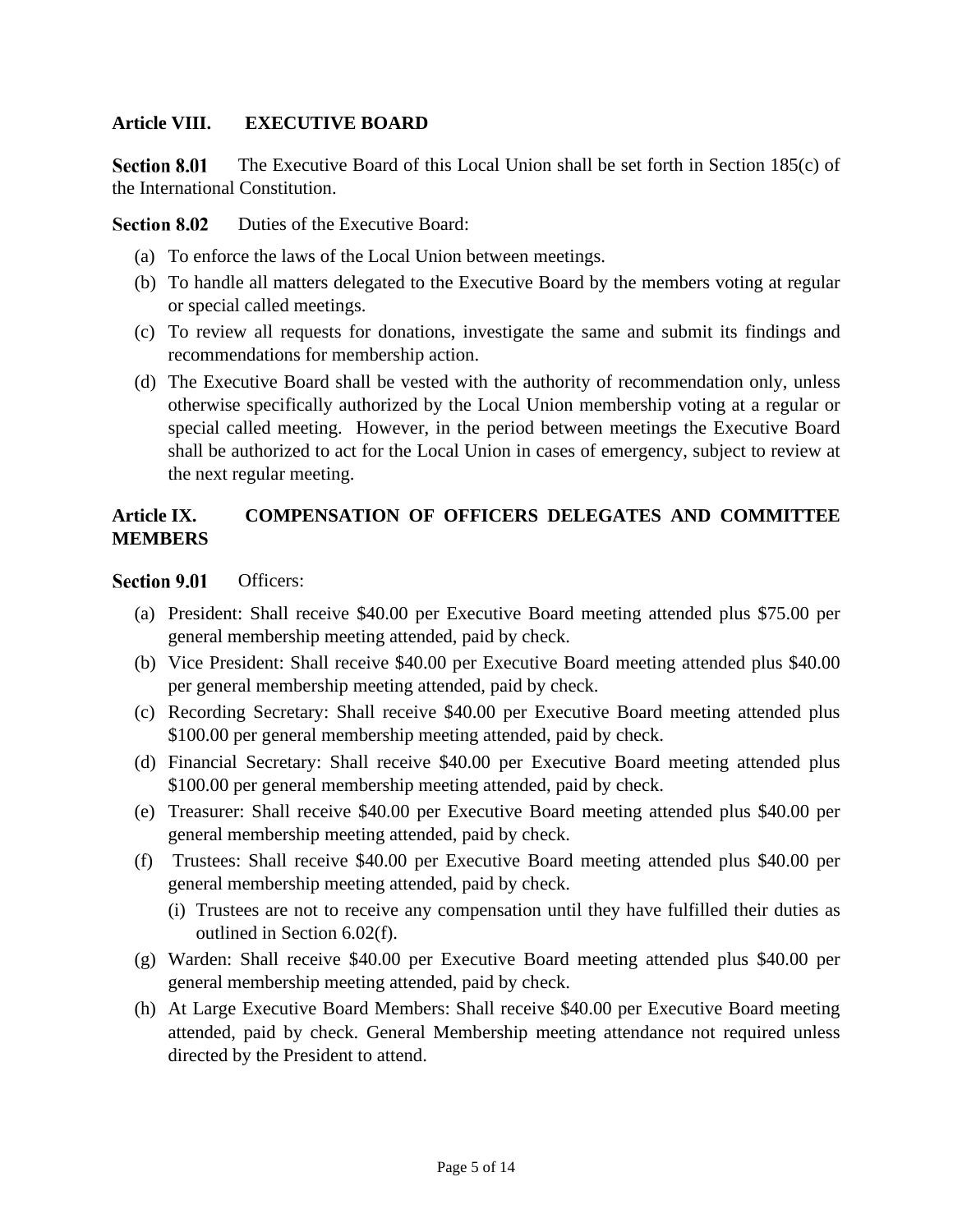- (i) Volunteer Activist Coordinator: Shall receive a check for \$30.00 per Local Union meeting where report is given. \$60.00, when requested to attend meetings by District Council 16. All to be paid by check.
- (j) If an Officer is a full time employee of District Council 16, they shall not receive any compensation for performing duties of a Local Union Officer.

#### **Section 9.02** Delegates:

- (a) To District Council: \$60.00 per meeting attended for meal and travel allowance, paid by check. Compensation is not applicable to full time salaried Business Representatives and Organizers.
- (b) To Conventions, Conferences, etc.: Delegates elected and/or appointed by this Local Union to attend conventions, conferences, etc., shall in addition to wages lost at straight time, will be reimbursed the actual cost of reasonable travel, reasonable hotel room, and the amount of \$100.00 per day expense money. All requests for reimbursement(s) must be accompanied with original receipts. Under extenuating circumstances, additional daily expense may be granted by the District Council.
- (c) Central Body Delegates: \$40.00 per meeting attended, paid by check. Compensation is not applicable to full time salaried Business Representatives and Organizers.

#### **Section 9.03** Committee members:

- (a) All committees shall consist of the Local 487 Executive Board when the President of Local 487 calls for such committees to be formed.
- (b) The President shall have the authority to appoint committee members to fill position of Executive Board Members that cannot commit to such committees.
- (c) Committee members shall be compensated \$40.00 per meeting attended, paid by check, where a special called meeting is called upon by the President to specifically deal with committee business.
- (d) Elections committee shall consist of (one) 1 Judge and (two) Tellers. For the purpose of contract ratification, wage allocation, and Local Union Bylaws. These positions pay will be \$250.00 per meeting (paid by check), and must be in excess of (four) 4 hours. This compensation is not applicable to full time Business Representatives or Organizers.
- (e) This compensation shall be paid as a stand-alone expense, when no other expenses are due in these By-laws.

#### **Article X. BONDS**

Officers of Local Unions shall be bonded in accordance with Sections 60(b) and Section 10.01 (c) of the International Constitution and as required by law.

#### **Article XI. ELECTIONS**

**Section 11.01** Elections shall be held under the procedures and provisions as set forth in Sections 209-212 of the International Constitution.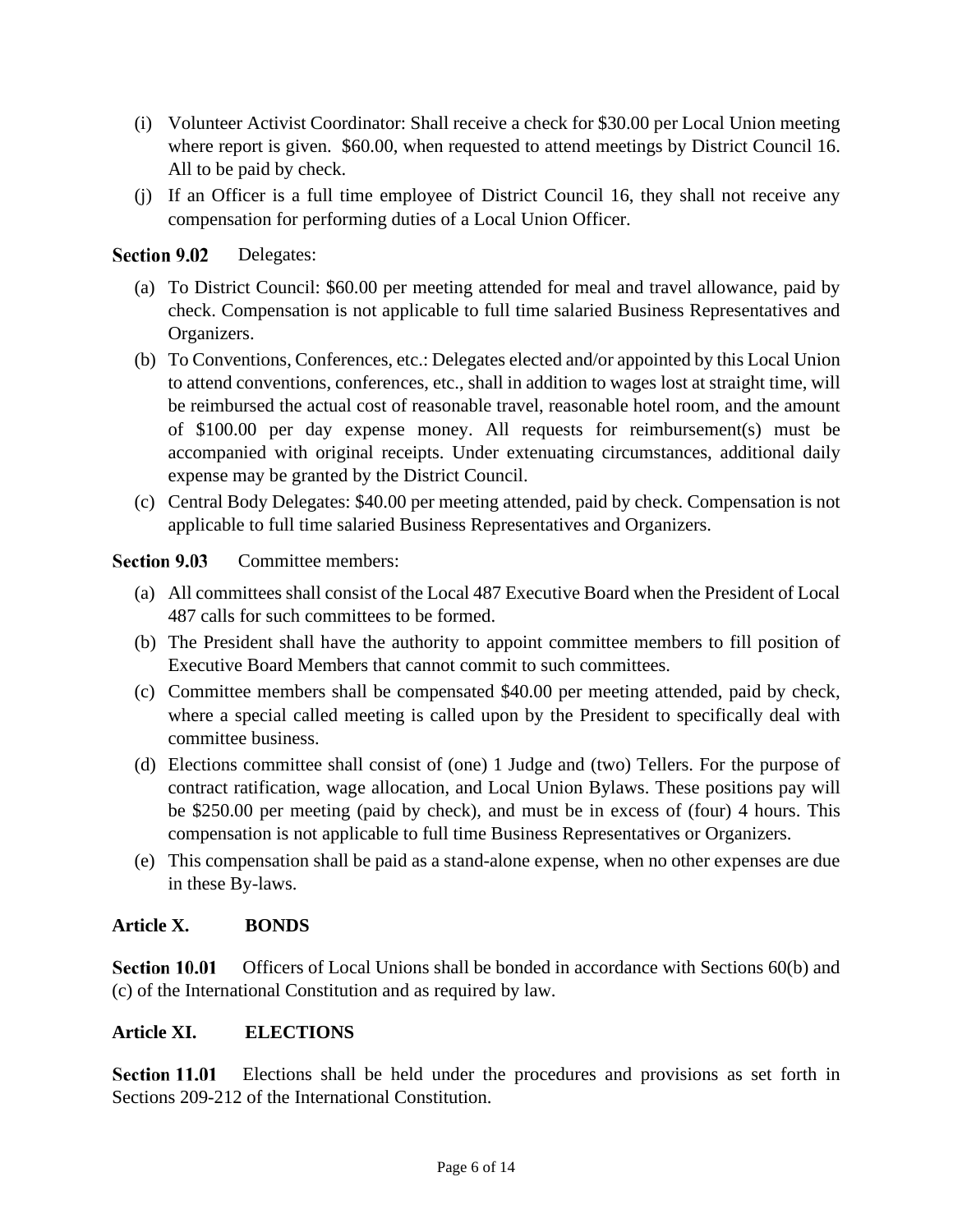Section 11.02 The election of Local Union Officers and delegates to District Councils shall be held at the last meeting in June, and nominations for the same shall be held at the last meeting in May, as per Section 209(a) of the International Constitution. Delegates to the District Council shall be elected to a four (4) year term. Local Union officers shall be elected to a three (3) year term.

**Section 11.03** Delegates to the General Conventions of the International shall be elected as set forth in Section 29 of the International Constitution.

#### **Article XII. VACANCIES**

Section 12.01 Vacancies occurring among the officers shall be filled in accordance with Sections 215 and 216 of the International Constitution.

#### **Article XIII. DUES, FEES, AND ASSESSMENTS**

#### Section 13.01 Dues:

- (a) Dues shall be as follows:
	- (i) All members (Regular/Apprentices/Industrial) shall pay monthly over-the-counterdues (regular dues) equivalent to total of all per capita taxes rounded up to the nearest dollar. The amounts will be as follows:
		- a. Regular: \$35.00
		- b. Apprentice: \$35.00
		- c. Industrial: \$24.00
	- (ii) In no case shall the Regular Dues exceed the maximum allowable under Section 93 of the International Constitution. Regular Dues shall be payable to the District Council.
	- (iii)Contractor members will pay the maximum allowable dues rate per Section 93 of the International Constitution or twice the amount of Regular over the counter dues, whichever is less.
	- (iv)Life Membership fees shall be in accordance with Section 99 of the International Constitution.
	- (v) Dues shall increase by the amount of any increase in the per capita and Death Benefit payment due to the International Union; such amount shall be rounded up to the nearest dollar, and such increase shall be effective the date the increase in the payments due to the International Union becomes effective.
	- (vi)Quarterly dues payments are due on or before the 20th day of the first month of the quarter.
	- (vii) Effective January 2021 per Capita dues payments will be administered through a member portal on "Pay My Dues" at . Payments via check/money order may be mailed to District Council 16 at 2705 Constitution Drive, Livermore, CA 94550, or through authorization from your crafts Vacation /Holiday fund.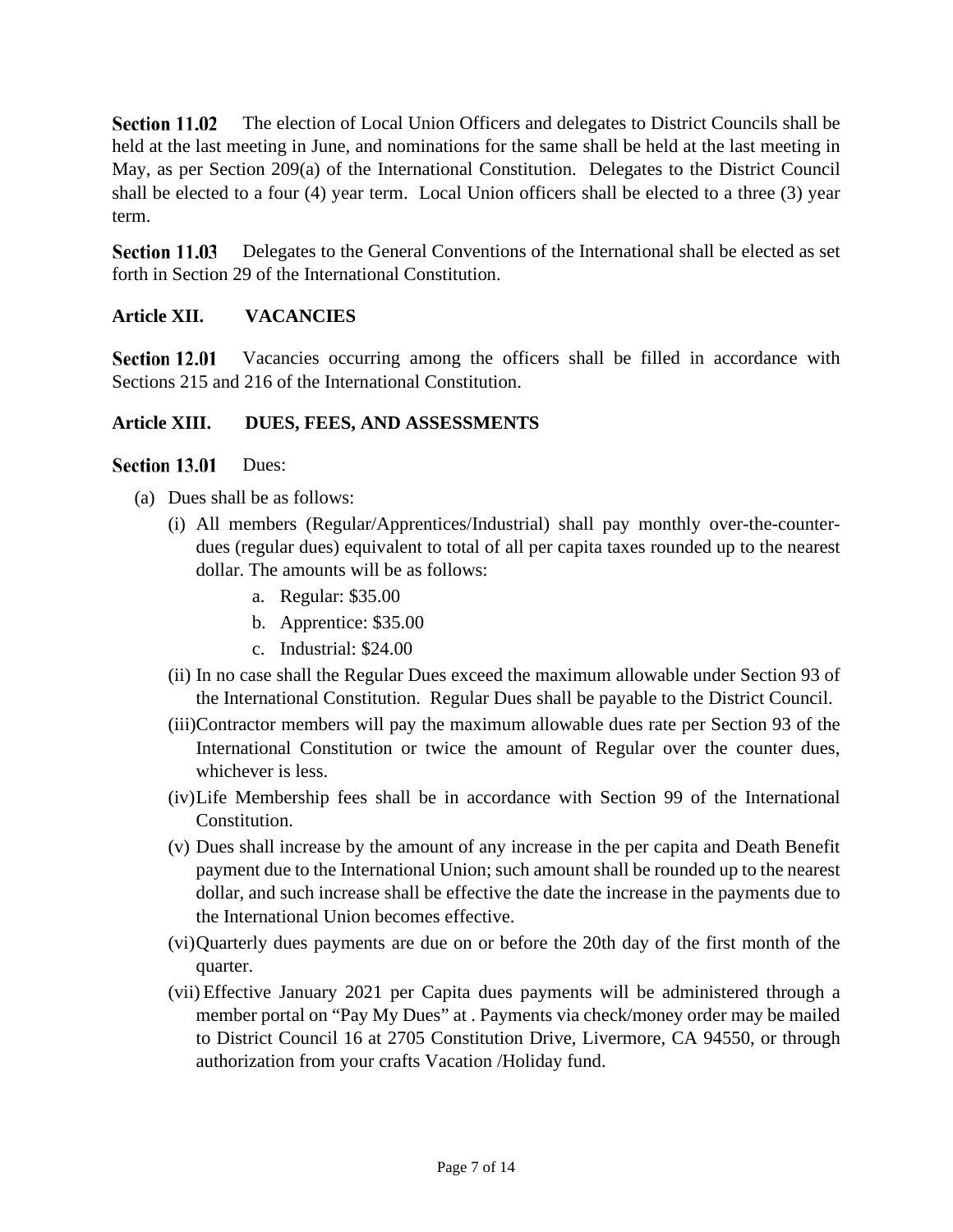- (b) The dues payment required by sub-section (a) includes the Death Benefit payment called for by Sections 17(b) and 19 of the International Constitution and the Rules and Regulations of the International Union's Death Benefit Fund. Accordingly, members not covered by the Death Benefit Fund pursuant to the foregoing provisions (example: members who are 60 years of age or over when initiated; or Life Members working at the trade who elected non-participation) will be required to pay the dues specified in subsection (a) less the current Death Benefit payment.
- (c) Quarterly working cards shall be obtained in accordance with Section 120 of the International Constitution.
- (d) Administrative Processing Fees: There shall be no initiation fees for membership in this Local Union. New members/candidates and apprentices shall be charged an Administrative Processing Fee in accordance with the provisions set forth in Sections 93 and 94 of the International Constitution.

Section 13.02 Clearance Cards: Clearance Card fees and rules shall be as set forth in Sections 234-246 of the International Constitution.

Section 13.03 Assessments: Assessments can only be levied in accordance with Section 93 of the International Constitution.

(a) Any member who pays dues or life insurance by check and the check is returned to the Union by the Bank (for any reason) shall pay a handling fee of \$25.00 and thereafter, that member must pay Local Union dues or Life insurance by cashier's check or money order.

#### **Section 13.04** Funds:

- (a) International Union Death Benefit Fund. The International Union's Death Benefit Fund is governed by Sections 283-285 of the International Constitution, and the rules and regulations of the fund. Members should refer to the pamphlet "Rules and Regulations covering the Death Benefit Fund and the former Death and Disability Fund."
- (b) All monies due the International Union for per capita tax, Administrative Processing Fees or application fees, Death Benefit Fund payments, reinstatements, clearance card fees, life membership fees, and supplies shall be forwarded to the General Secretary-Treasurer immediately after the close of the month, along with required reports. Remittances must be made by express or post office money order, check or bank draft payable to the IUPAT.
- (c) Should a majority of the Trustees doubt the accuracy of any bill from the General Secretary-Treasurer, the Local Union shall pay the same under protest, and such protest shall be the first business taken up by the General Executive Board at their next meeting.
- (d) Each month the Local Union shall hold in its treasury, as a standing appropriation to be forwarded to the General Secretary-Treasurer, a sum equivalent to its monthly per capita tax, Death Benefit Fund obligations, IUPAT Local Union and District Council Pension Fund payments and all other payments that must be made to the International Union as required by Section 177 of the International Constitution. Such required payments shall be made prior to allowing other expenditures.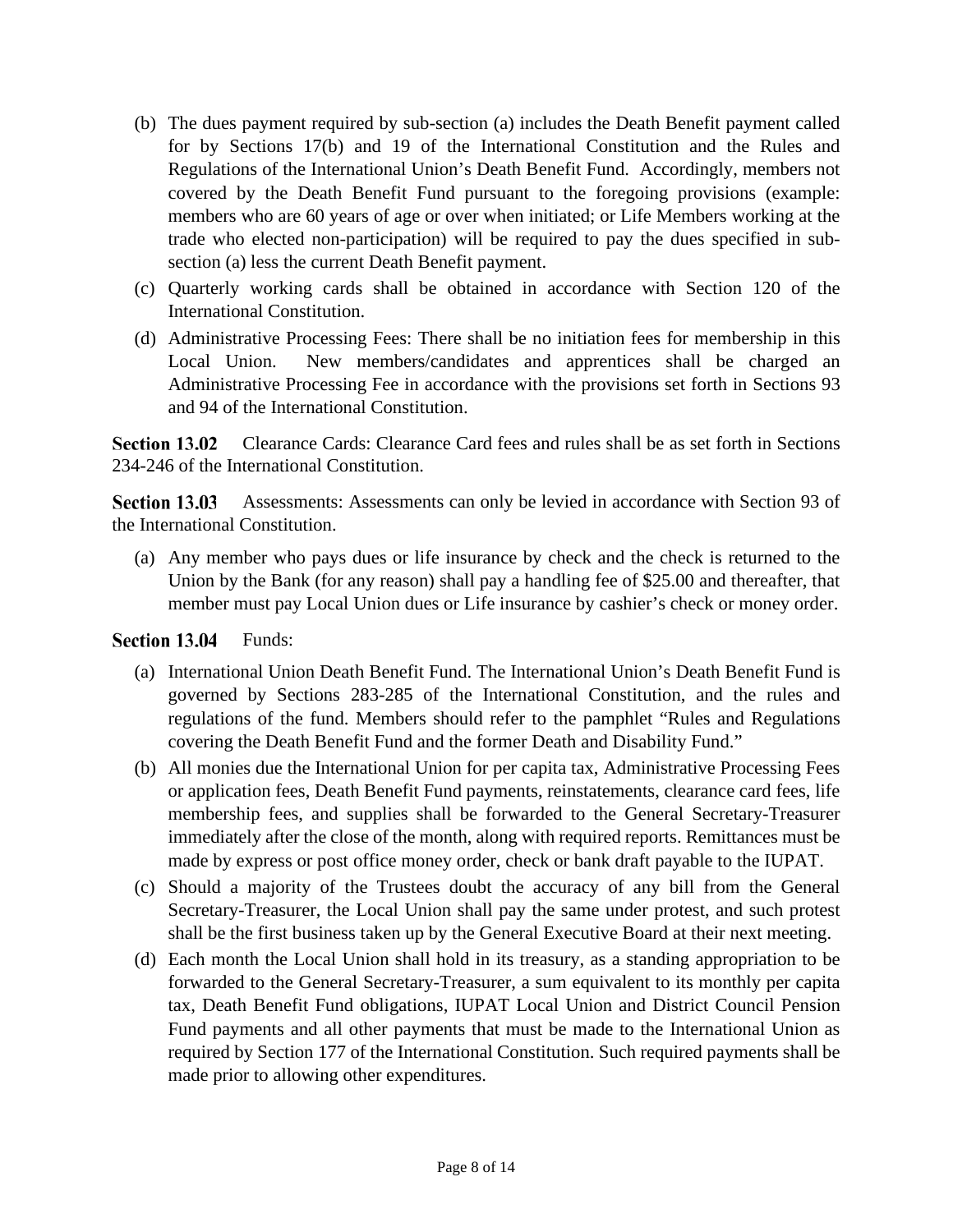- (e) The funds and property of a Local Union may only be used for such purposes as are specified in the International Constitution, the District Council Bylaws, these Bylaws, and as approved by a majority of the Local Union members present at a meeting at which the question is presented. Recurring and fixed expenses may be authorized by a single vote of the membership. Local Union's shall not make any non-per capita tax expenditures in excess of \$5,000.00 without prior written approval of the District Council Business Manager/Secretary-Treasurer.
- (f) On no consideration shall money from the Local Union Treasury be loaned or donated to members (strike, lockout and regularly established sick benefits excepted), provided that the Local Union may levy an assessment upon the membership to provide funds to relieve distress among members totally disabled from earning a living on account of injuries or sickness incurred while working at the trade. Before any such assessment is levied
	- (i) All members shall be notified by mail that the proposed assessment will be considered at the next meeting and,
	- (ii) The majority of members present and voting must approve the assessment in a secret ballot vote.
- (g) Local Union Life Insurance: There is an established Death Benefit for Local 487 members. Every active member shall contribute to the Local Union Death Benefit Fund and therefore be assessed yearly, an amount equal to the current rate billed by Insurance carrier to cover the cost of the premium. There will be a communication sent out every year in November requesting payment for the Death Benefit. The members will have until January 1<sup>st</sup> of the upcoming year to pay the premium. New members shall pay a pro-rated amount from time of enrollment to the end of the current year. Retired members may elect to participate in a Local Union Death Benefit Fund by paying the yearly premium, amount to be equal to the current rate at time of enrollment. If a retired member fails to pay his/her premium for the year, he/she is removed from the insurance rolls. There shall be a separate bank account setup solely for the purpose of this death Benefit to separate from the Local Union General account. The Death Benefit shall provide a benefit in the amount of \$5,000.00 for all active members, and eligible retired members, payable to the most recent beneficiary card on file at the Local Union office. In the event that the Death Benefit premium raises to above (six dollars) \$6.00 the membership may opt out of the Death Benefit by vote at a special call meeting**.**

#### **Article XIV. MEETINGS**

**Section 14.01** Regular Meetings: The regular meetings of this Local Union shall be held on a monthly basis on the second (2<sup>nd</sup>) Monday at 7111 Governors Circle, Sacramento, CA 95823. Meetings will be called to order promptly at 5:30 pm. The Executive Board may change the date, time, or place of a regular meeting with 15 days' notice to all members.

Section 14.02 Special Meetings: Special meetings of this Local Union may be called by the President as he or she deems necessary. Special meetings shall also be called as required by Section 191 of the International Constitution.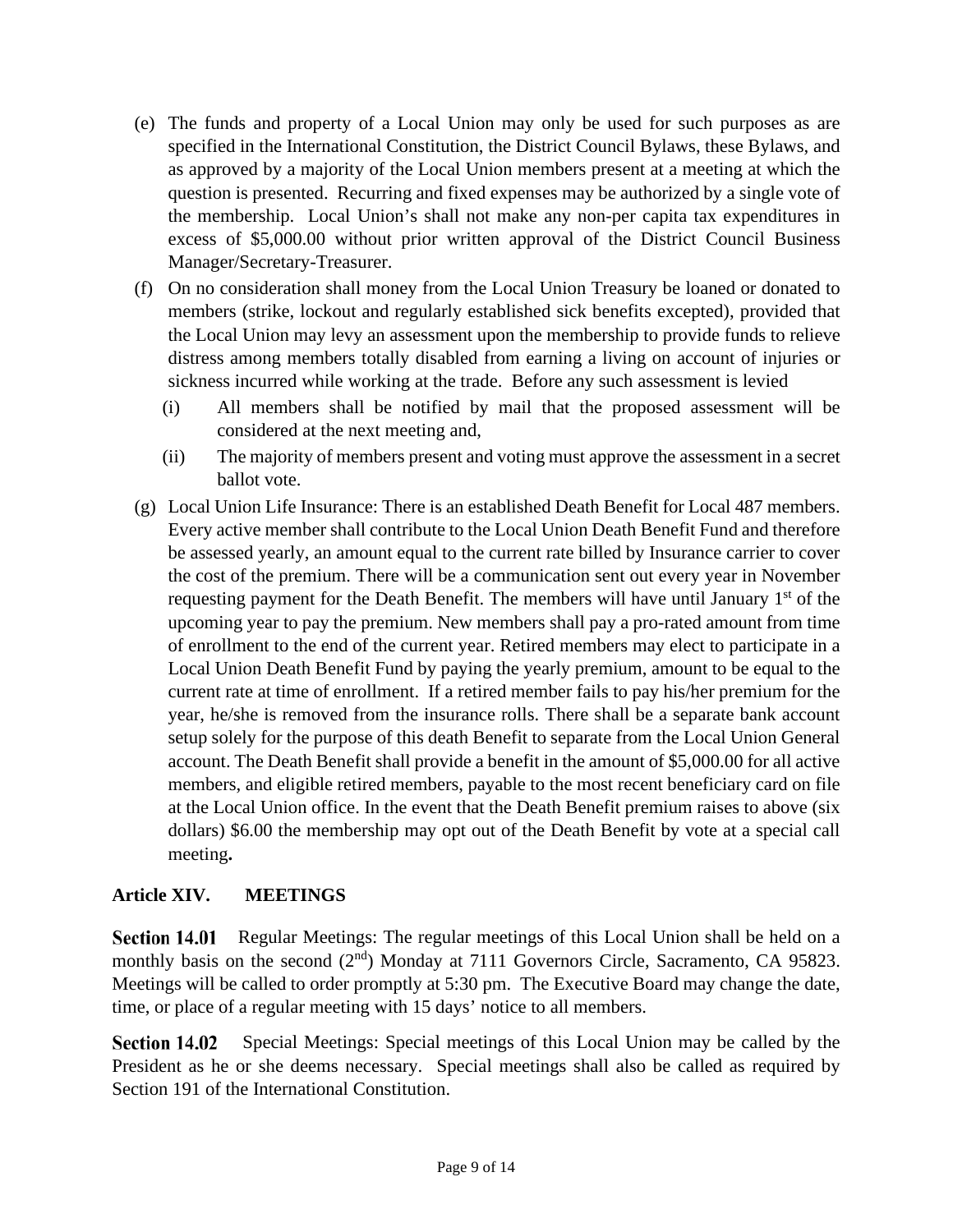Quorum: A quorum for a membership meeting shall consist of seven (7) **Section 14.03** members, provided that five (5) members shall constitute a quorum if the Local Union's membership is fewer than 25 members.

Section 14.04 Members' Rights: Members in attendance at meetings shall have the right to express their views, arguments or opinions upon any business properly presented before the meeting, subject to these Bylaws and the rules and regulations adopted by the Local Union pertaining to the conduct of meetings, but no member in exercising such rights shall evade or avoid his or her responsibility to the organization as an institution or engage in or advocate any conduct that would interfere in the Local Union's performance of its legal or contractual obligations, or conduct him or herself in an unruly, or boisterous manner.

Section 14.05 Recording Devices: No member shall be permitted to use recording devices during any portion of any meeting in the Local Union.

Executive Board: The Executive Board of this Local Union shall be held on a Section 14.06 monthly basis on the second Monday at 7111 Governors Circle, Sacramento, CA 95823. Meetings will be called to order promptly at 4:30 pm.

**Section 14.07** To address states of emergency, there may be times for the need of remote/virtual meetings to conduct essential business. Modes of said meetings must be approved by the BM/ST of the District Council.

### **Article XV. COMMITTEES**

Section 15.01 There shall be a standing Bylaws Committee whose duties and functions shall be as set forth in Section 169(b) of the International Constitution.

Section 15.02 All Committees shall consist of executive board when the president of Local 487 calls for such committees to be formed. Committees are as follows:

- (a) Strike Committee: Will coordinate all strikes.
- (b) Elections Committee: Will conduct the elections and votes, and ensure that process is followed as outlined in the International Union.

### **Article XVI. CONTRACTORS**

Section 16.01 An employer is one who, in relation to any corporation, company, partnership, firm or other business entity, is a substantial owner, partner, officer, director, incorporator, managerial employee, supervisor (as defined by the National Labor Relations Act or Provincial law) or in a permanent, policy-making position.

Section 16.02 Eligibility: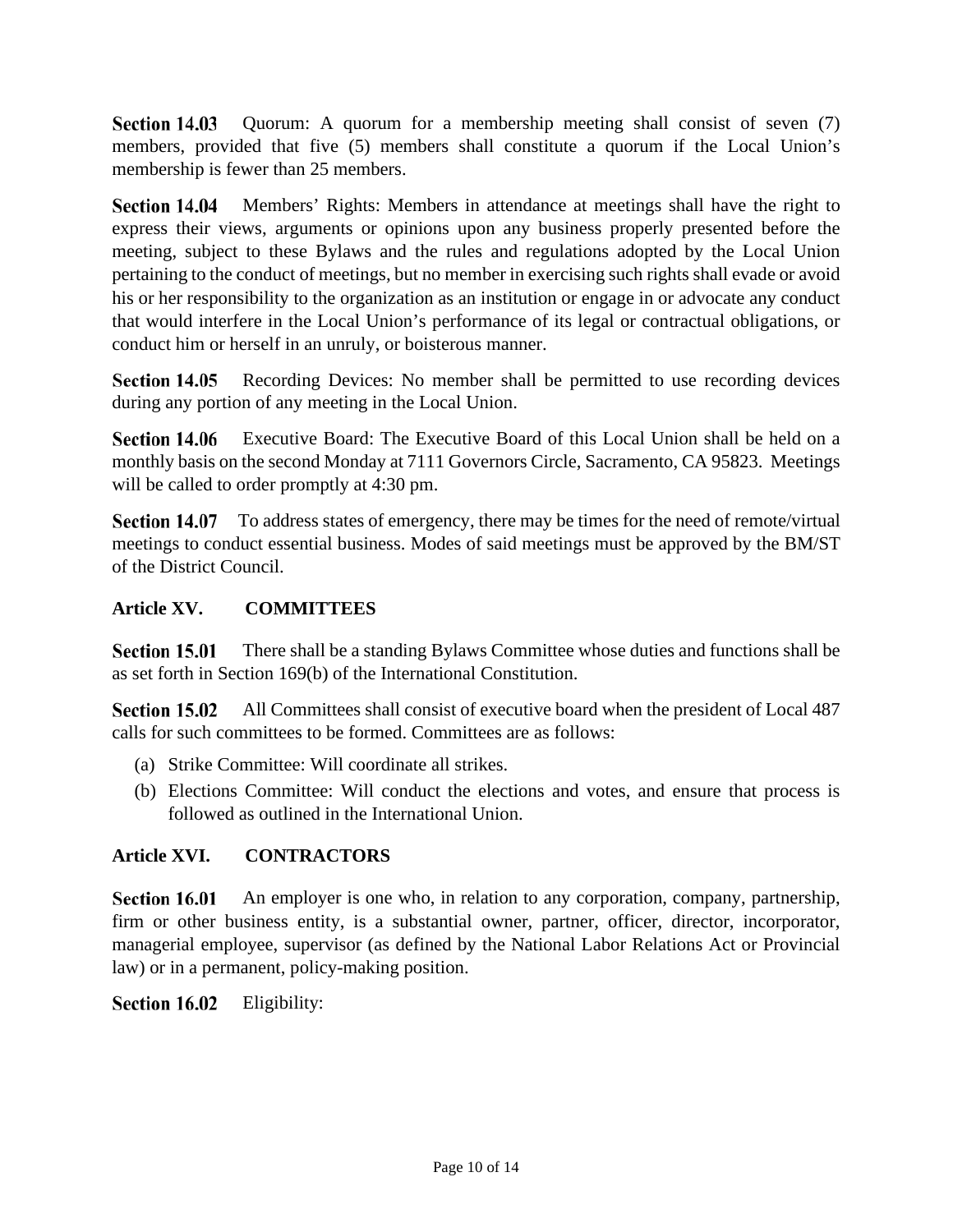- (a) Employers shall be eligible for membership, but they must comply with the trade rules and working conditions of the locality in which the work is performed, must, insofar as is consistent with applicable federal and state, provincial and/or territorial laws, hire only members of this International Union, and must pay themselves and all their employees the wages and benefits established by the applicable area collective bargaining agreement.
- (b) No employer shall be eligible or permitted to hold office, serve on an executive board, act as delegate, vote on any question pertaining to hours, wages, benefits or conditions of employment, vote at elections of officers, delegates, or attend meetings at which contract proposals are discussed or voted on or at which the nomination or election is held for any elected position.

### **Article XVII. MEMBERSHIP**

Section 17.01 An applicant is considered a member when the applicant meets all the requirements as set forth in the International Constitution.

Section 17.02 A member may lose his or her good standing in the organization by suspension or expulsion or other disqualification for membership, after appropriate proceedings consistent with the provisions of the International Constitution, or by non-payment of dues as provided in Sections 117-118 of the International Constitution.

**Section 17.03** A member who loses his or her good standing status because of his or her failure to pay dues or other obligations as required by the International Constitution and these Bylaws, but who has not been expelled from membership, may reinstate his or her good standing for the purpose of attending Local Union meetings and voting at elections, by paying all delinquent dues and other financial obligations prior to such meeting and election as provided in Section 119 of the International Constitution. Expelled members may be reinstated only in accordance with Section 272 of the International Constitution.

Section 17.04 Resignation from membership is governed by Section 121 of the International Constitution.

Section 17.05 Members' Responsibility:

(a) Every member by virtue of membership in this Local Union is obligated to adhere to and follow the terms of these Bylaws, the District Council Bylaws and the International Constitution with respect to the members' rights, duties, privileges and immunities conferred by them and by statute. Each member shall faithfully carry out such duties and obligations and shall not interfere with the rights of other members.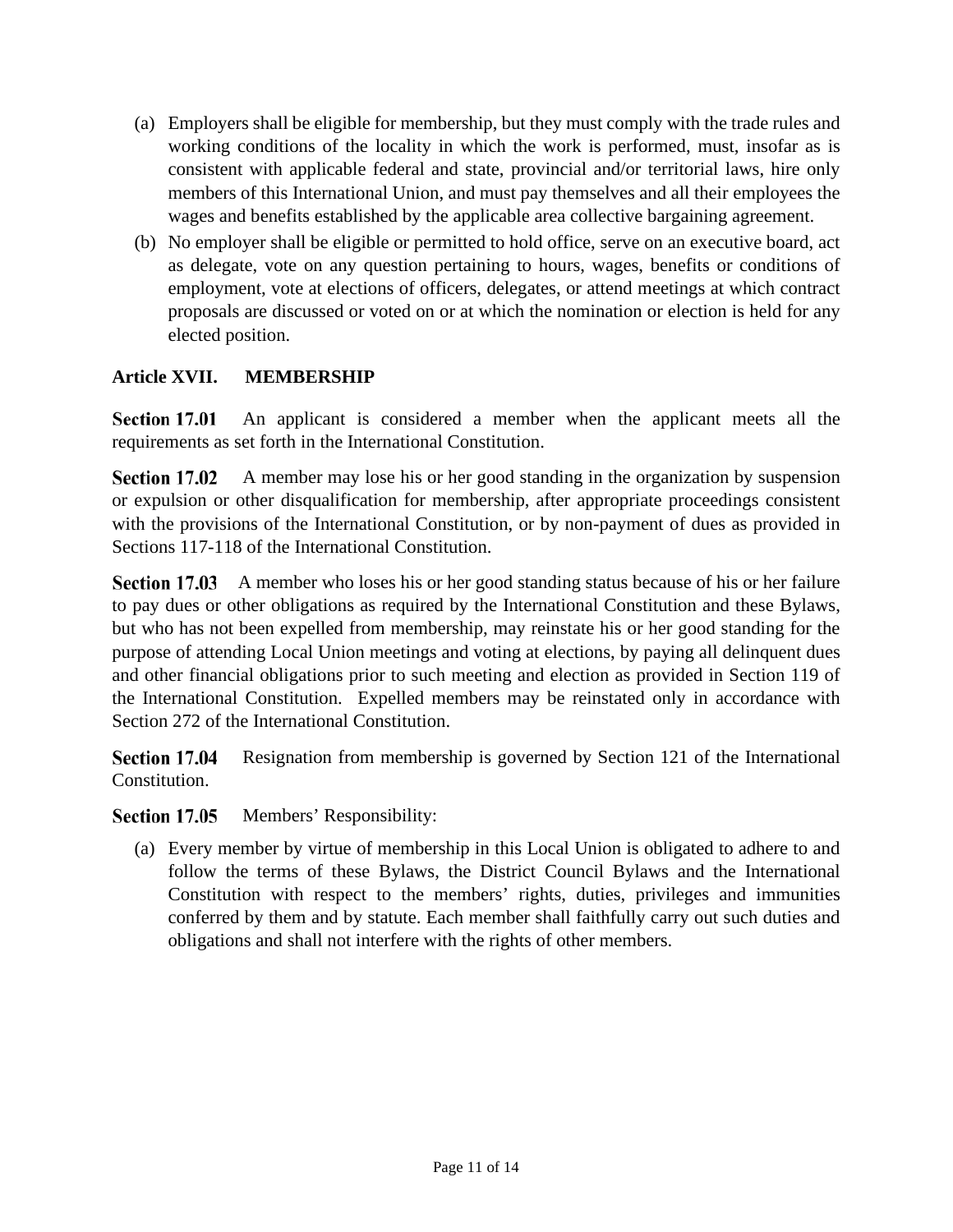- (b) Every member authorizes the District Council to act as his or her exclusive bargaining representative with full and exclusive power to execute agreements with his or her employer governing terms and conditions of employment and to act for the member and have final authority in presenting, processing and adjusting any grievance, difficulty or dispute arising under any collective bargaining agreement or out of the member's employment with such employer in such manner as it deems within its discretion to be in the best interests of the District Council. The District Council and its officers, and agents may decline to process any such grievance, complaint, difficulty or dispute, if in their sole discretion and judgment, such grievance, complaint or dispute lacks merit or that such action would not be in the best interests of the District Council.
- (c) No member shall interfere with the elected officers or representatives of the International Union, the District Council or this Local Union in the performance of their duties. Each member shall, when requested, render such assistance and support in the performance of such duties as may be required by them, provided that this does not interfere with their individual rights as members. Each member shall adhere to the terms and conditions of pertinent collective bargaining agreements and shall refrain from any conduct that would interfere with the International Union, District Council or Local Union's performance of its legal or contractual obligations.
- (d) Every member shall be required to assist the International Union, the District Council and this Local Union, as well as their officers and representatives, by engaging in picketing, hand billing, salting and other organizing activities and attending education and training, as directed by the International Union, the District Council or the Local Union officers. No charges shall be filed or processed against any member for his or her decision to accept employment with an approved, targeted non-signatory employer for the purpose of organizing.
- (e) All new members of this Local Union shall attend a new member orientation class offered by the District Council within 90 days of being initiated.

#### **Article XVIII. GENERAL RULES**

Section 18.01 The members of this Local Union will observe and follow all work rules as provided for in the Collective Bargaining Agreement, International Constitution, Local Union Bylaws, and/or District Council Bylaws.

#### **Article XIX. CHARGES AND TRIALS**

Section 19.01 All charges preferred by members of this Local Union shall be referred to the District Council Trial Board for disposition and shall be processed in accordance with the International Constitution.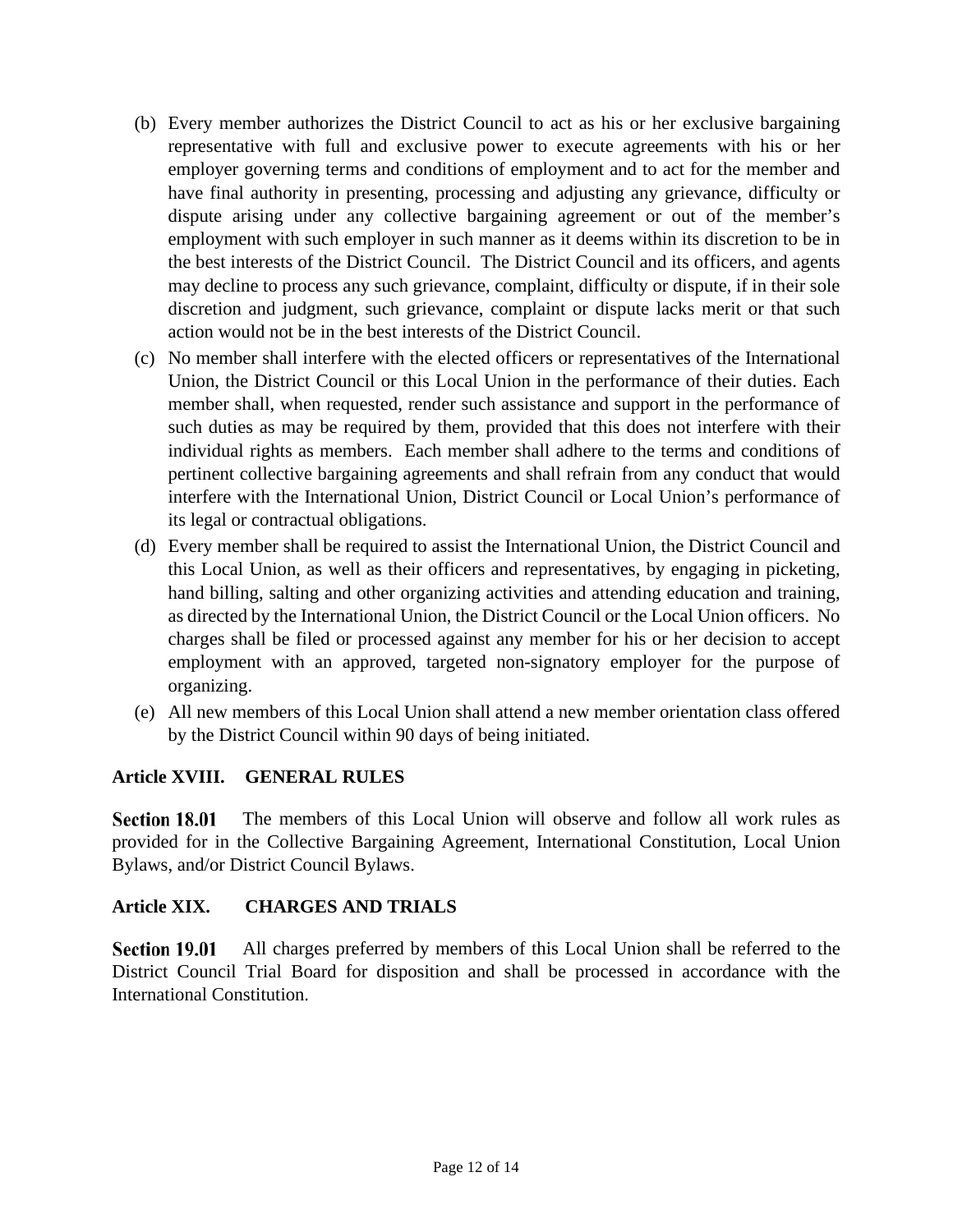Section 19.02 Each member of this Local Union shall have the right to fair treatment in the application of Local Union rules and law in accordance with the International Constitution and these Bylaws. In the application of all rules and procedures relating to Local Union discipline, the essential requirements of due process of law-notice, hearing, and judgement based upon the evidence shall be observed without, however, requiring technical formality followed in courts of law.

#### **Article XX. EXHAUSTION OF REMEDIES**

**Section 20.01** No member or officer shall resort to any court or agency until all forms of relief and avenues of appeal, as provided by the International Constitution, have been exhausted, unless otherwise provided by statutory law.

#### **Article XXI. PROPERTY**

**Section 21.01** The funds and property of the Local Union shall be governed by Sections 179- 181of the International Constitution.

**Section 21.02** No property of the Local Union, and no property in the possession, custody or control of this Local Union or any of its officers or employees, and no property held in trust, express or implied, which was created or established by this Local Union and whose primary purpose is to provide benefit for the members of the Local Union or their beneficiaries, shall be given, contributed or donated, either directly or indirectly, to aid or assist, or be expended in behalf of, any seceding, dual or antagonistic labor organization, nor to any Local Union which is in violation of the International Constitution.

#### **Article XXII. AGENCY**

Neither this Local Union, nor any of its officers or employees, has any power to make any representation, contract, or agreement, nor to incur any liability, which shall be binding upon the International Union without the written consent of the General President or his designee. Neither this Local Union, nor any of its officers or employees has been authorized or empowered to act as an agent of the International Union and shall not be deemed to be an agent of the International Union unless expressly authorized in writing by the General President or his designee to act in that capacity.

#### **Article XXIII. AMENDMENTS**

Section 23.01 Any amendment to these Bylaws shall be done in accordance with the procedure set forth in Section 169 of the International Constitution.